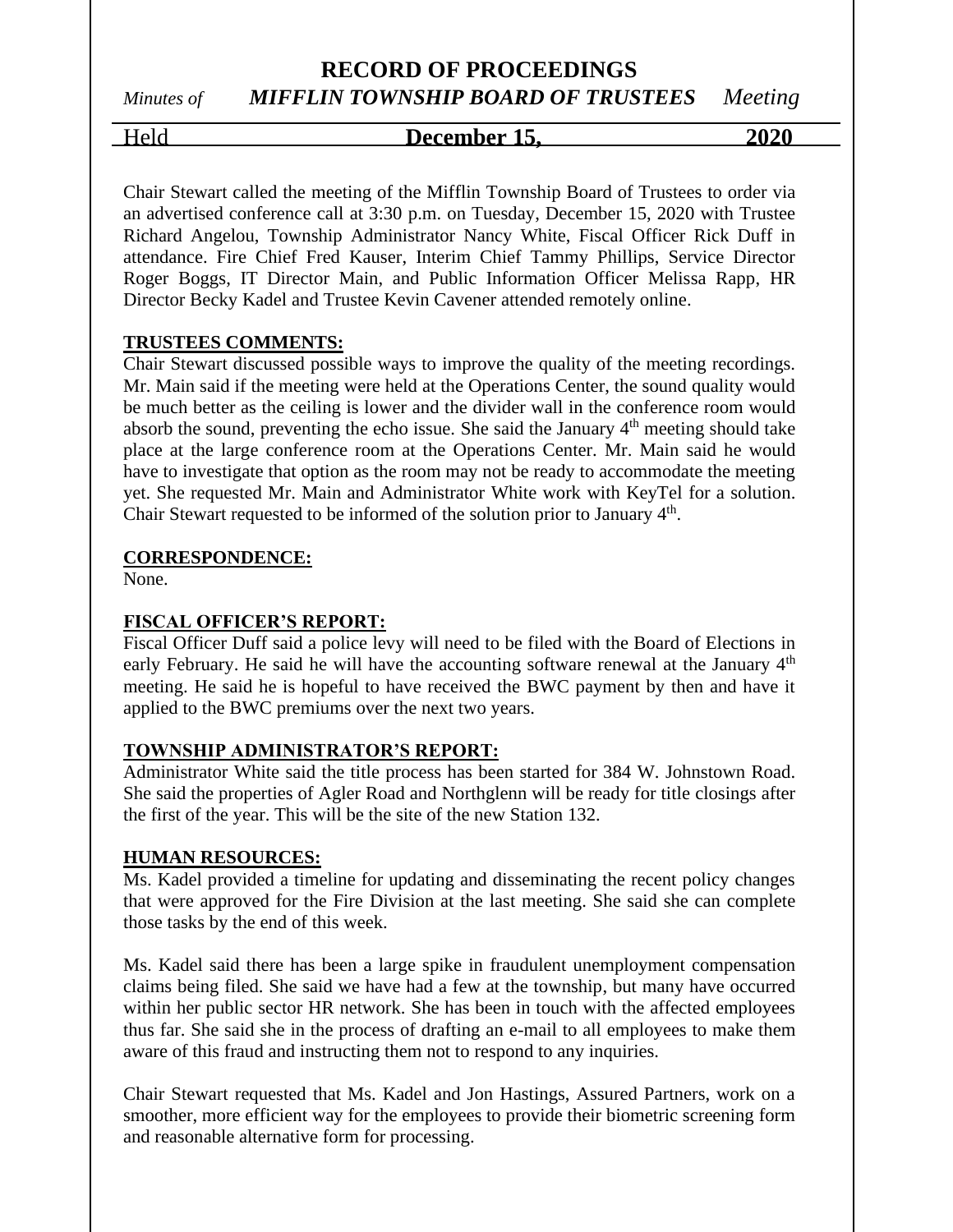## **RECORD OF PROCEEDINGS** *Minutes of MIFFLIN TOWNSHIP BOARD OF TRUSTEES Meeting*

## Held **December 15, 2020**

## **PUBLIC INFORMATION OFFICER:**

Ms. Rapp said the stationary package will be ready after the first of the year.

Ms. Rapp said she and Chief Phillips have coordinated efforts on the holiday ham distribution.

Ms. Rapp said she has requested an intern from MORPC. She said if any department could utilize the intern, to let her know. Ms. Rapp included the intern's salary in her budget. She said a request can be made for another intern if the needed.

## **SERVICE:**

Mr. Boggs requested Tyler Cobb, Service Specialist 1, be removed from probation effective December 15, 2020. He said Mr. Cobb has received his CDL. Currently, he is not requesting any change in Mr. Cobb's compensation.

## **Res. 236-20 Remove Tyler Cobb from probation effective December 15, 2020.**

Mr. Angelou moved to remove Tyler Cobb, Service Specialist 1, from probation effective December 15, 2020. Mr. Cavener seconded. All voted yea. Motion carried.

Mr. Boggs requested Mr. Hunter McKnight's title be changed from Seasonal to Part-time Service Specialist 1, effective December 15, 2020. He said this request does not change his compensation. Mr. Boggs said Hunter will work the same number of hours.

## **Res. 237-20 Change Mr. Hunter McKnight's title from Seasonal to Part-time Service Specialist 1, effective December 15, 2020.**

Mr. Angelou moved to change Mr. Hunter McKnight's title from Seasonal to Part-time Service Specialist 1, effective December 15, 2020. Seconded by Mr. Cavener. All voted yea. Motion carried.

Mr. Boggs said he has spoken with Mr. Fast of the American Legion. Mr. Fast said he did not have the names nor the addresses of the two life-long members who were to receive the grave plots. Mr. Boggs said therefore at this point the graves will be taken back by the township. He said if Mr. Fast find the names, graves would then be set aside for them.

Mr. Boggs provided an update on the stormwater drainage in Leonard Park. He said a letter will be distributed to the Leonard Park property owners that come forward looking to install ditch pipe.

## **Res. 238-20 Approve an additional payment to Watts Up Electric for work additional work at the Operations Center in the amount not to exceed \$6,000.00.**

Chair Stewart moved to approve an additional payment to Watts Up Electric for work additional work at the Operations Center in the amount not to exceed \$6,000.00. Mr. Angelou seconded. All voted yea. Motion carried.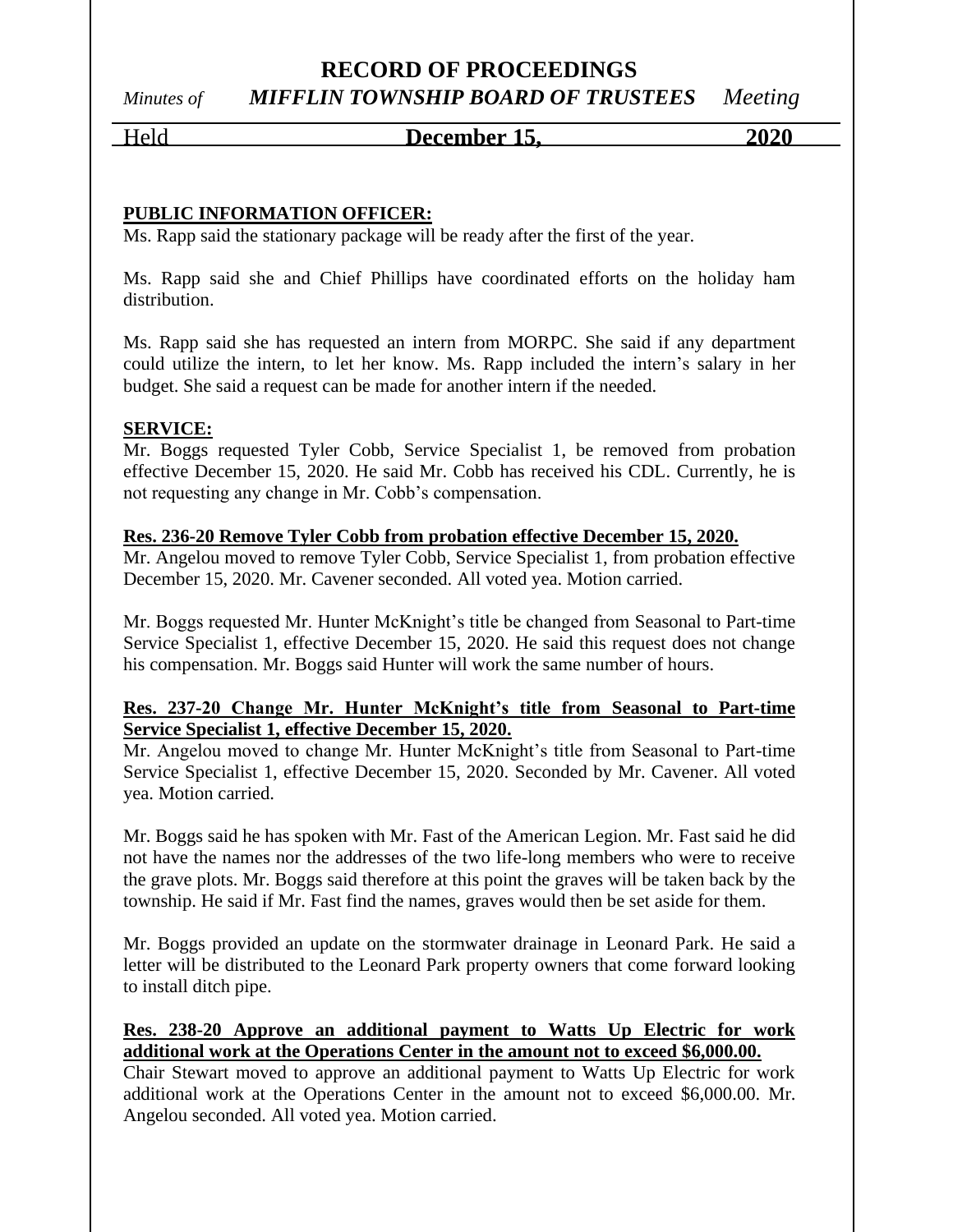## **RECORD OF PROCEEDINGS**

*Minutes of MIFFLIN TOWNSHIP BOARD OF TRUSTEES Meeting*

## Held **December 15, 2020**

## **CODE:**

Mr. Boggs said any property owners that were in violation of code have complied by taking care of their violations.

## **POLICE:**

## **Res. 239-20 Promote Interim Chief Tammy Phillips to Police Chief, effective December 20, 2020.**

Mr. Cavener moved to promote Tammy Phillips to Police Chief, effective December 20, 2020. Mr. Angelou seconded. All voted yea. Motion carried.

Interim Chief Phillips said Officer Schoelkopf participated in the "Shop with a Cop" program providing Christmas gifts for children.

## **FIRE DIVISION:**

Chief Kauser said Firefighter Rob Kovacs plans to retire effective December 31, 2020.

**Res. 240-20 Accept Rob Kovacs' retirement request effective December 31, 2020.** Chair Stewart moved to accept Rob Kovacs' retirement request effective December 31,

2020. Seconded by Mr. Angelou. All voted yea. Motion carried.

Chief Kauser provided the staffs' activity stats for review.

Chief Kauser said a list of specifications for the new fire pumper truck from Finley Fire Equipment will be provided for the file. He said Chair Stewart should sign the agreement.

## **OPERATIONS CENTER:**

No requests.

## **MIFFLIN DISPATCH:**

No requests.

## **MIFFLIN TECHNOLOGY:**

No requests.

## **OLD BUSINESS:**

None.

## **VISITORS COMMENTS:**

None.